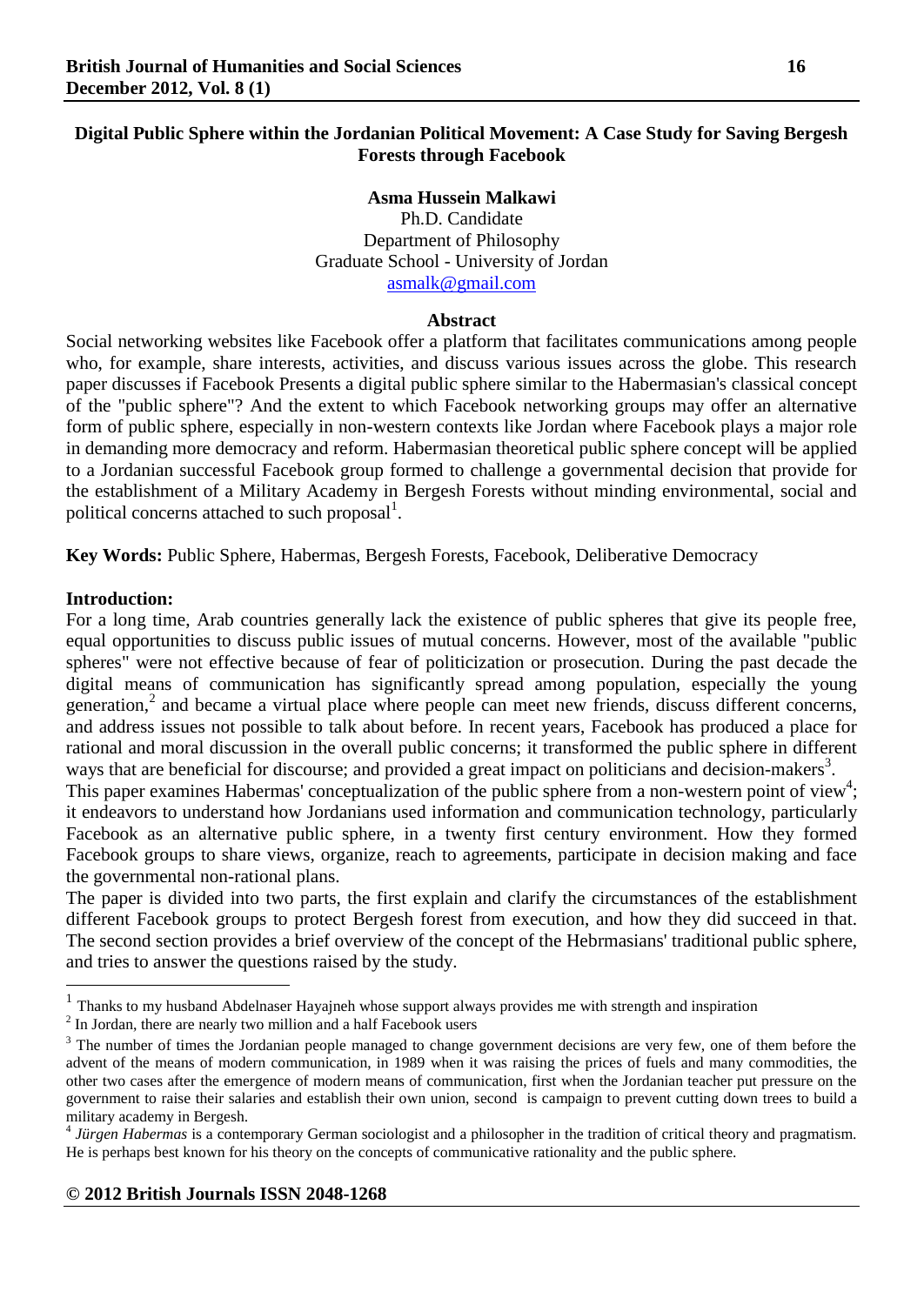## **Facebook Groups for Saving Bergesh Forests**

The Jordanian Government announced the intention to establish military academy in "Bergesh" forests, one the most important and charming nature reserve in the Kingdom's limited green cover land. The initial estimation counted around 2200 rare and endangered forest trees are to be uprooted to prepare the site to construction of the academy compounds and arsenals.

An article published in some of the Jordanians and Arab news and environmental websites criticizing the decision, $5$  was the spark that led a group of Nature lovers, environmentalist and locals, to start their activity against it, first by making pressure though the Environmental Commission in the Jordanian Parliament, However the commission failed to convince the government to stop the project. Later on 29 Apr 2011, the activists created a Facebook group called the (National Campaign to save Bergesh Forests from Execution)<sup>6</sup>, till now this Facebook group still the only physical existence for the campaign. This was not the only Facebook group created for this cause, the researcher found tens of other groups with and against the project, but this particular one was the strongest and most effective; mainly because of the significant number of its' member, the apparent diversity of their disciplines, rational discussions took place over the group page, strong commitment to the cause that has nothing to do with any personal interest, and high levels of freedom in presenting the topics discussed.

The Campaign attracted members from different interests, disciplines and intellectual backgrounds, they were: environmental activist, journalists and media specialist, politicians, member of parliament, academics, environmentalists, non-governmental organizations activists, university students, private sector employees, lawyers, some local people from the affected site, nationals from abroad, foreigners, public sector employees, and the former Minister of agriculture (Tayseer Smadi) who was responsible for signing the agreement to the project, he joined the group after one of the members invited him to get involved in the discussions that took place in the group.

A brief random review of group's member list showed that most of them used their real names instead of using nick names or fake names which show the level of freedom available is remarkable. Members seem to have no fear of being followed by authority, or even harassed by someone with different opinion. There were relatively considerable percentage of female members participating actively in the groups' action plan and all group members have no personal goals that motivated them to participate actively in its activities; their sole purpose was to serve the common good.

In their struggle against the environmentally misplaced proposed Military Academy; the campaigners, therefore, employed a comprehensive approach with a diverse methods to express their solidarity with the forests and protest against the devastating project, all were organized and/or advertised via the Facebook page, including:

1. **Rational arguments** over Facebook group page and through several arranged meetings with different sides related to the project showed that these conversations were not restricted to the elite; they were done by legal professionals, landscape specialists, environmentalists, activists, and locals who clarified the legal violations attached to the project. These violations included: (1) the project's contradiction with Jordanian Agriculture Law, and Jordan Environmental Protection Law, and Jordan Environmental Impact Assessment Bylaw<sup>7</sup>, (2) the adverse environmental effects of cutting thousands of rare and aging forest trees, and the environmental plight this might cause in an environmentally vulnerable site; (3) the risk that many habitats will lose their natural resort subsequently forcing them to migrate or die. Discussions on

 5 Suhair Jaradat, "Execution the Forests of Jordan by Governmental Decision", available online at: <http://www.greenline.com.kw/ArticleDetails.aspx?tp=796>

The Address of the National Campaign to save Bergesh Forests from Execution in the Facebook is: [https://www.facebook.com/#!/groups/Nationalcampaign/,](https://www.facebook.com/#!/groups/Nationalcampaign/) Campaign Email is [Nationalcampaign@groups.facebook.com](mailto:Nationalcampaign@groups.facebook.com)

<sup>7</sup> These Jordanian legislation are published online at National Information System: [www.lob.gov.jo](http://www.lob.gov.jo/)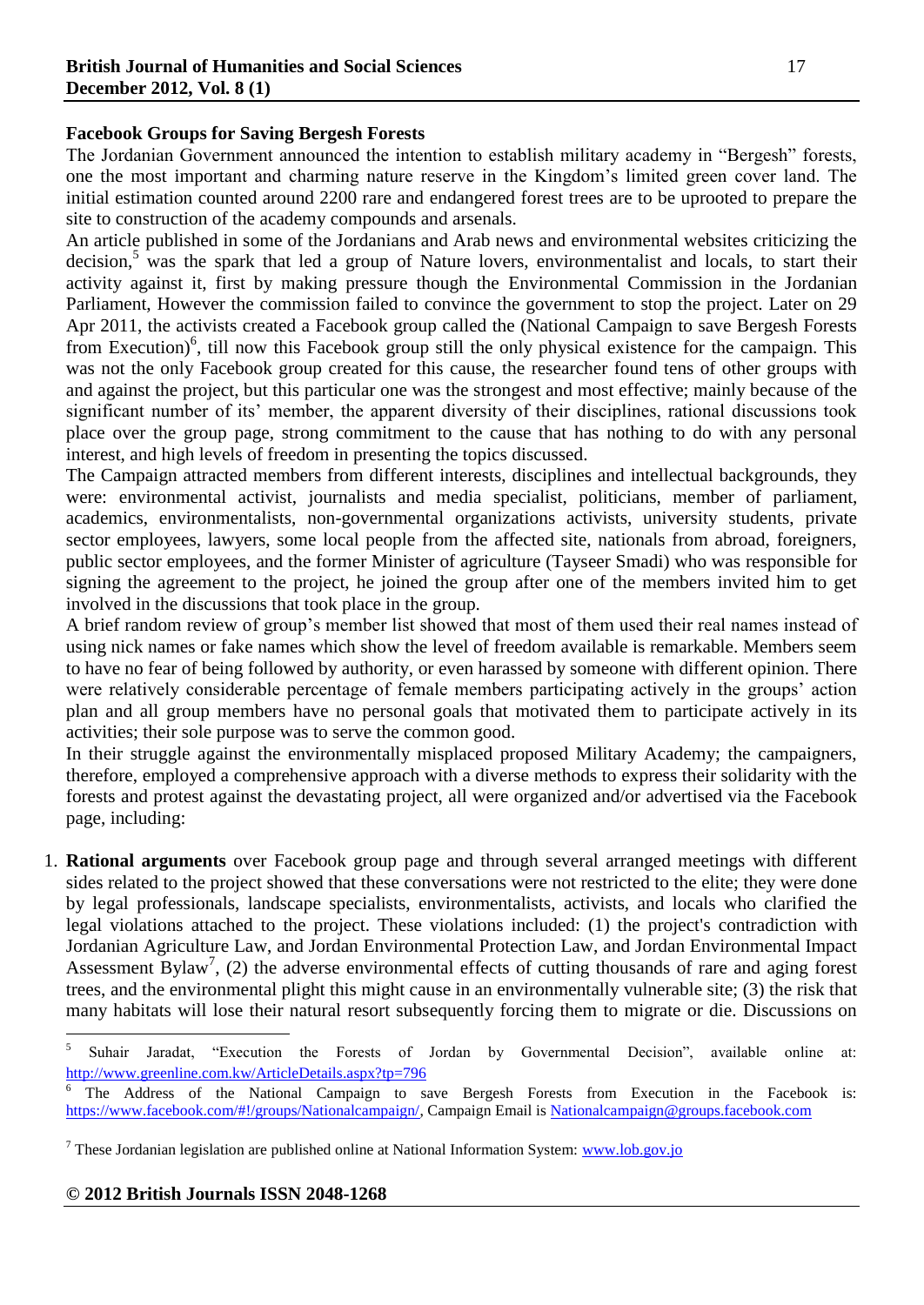the projects' alternatives included the relocation of the academy to another site, and doing other projects that corresponds to the special nature of Bergesh forests, to help the locals find jobs linked to the forests as a source of livelihood, which will help them stay in their territory and preserve their nature.

People participated in the discussions were all able to have equal chances to put their view points, and comments with respect to others different opinions. The supporters of the projects were allowed to join the group, "we had a strong debate with them trying to clarify our goals and our reasons for opposing the project, but they were not able to convince us of the reasons for their defense of cutting down trees in order to build a military academy, this way we gain more supporters"<sup>8</sup>. The strongest discussions happened between the previous Minister of agriculture, and the group members who were trying to convince him of his mistaken decision, but he insisted on his opinion, in one case Nida Aburumman, said to him: "Tayseer ... you are stubborn :=) have you ever admitted you made a mistake or your judgment maybe was not right? There are certain absolutes in life and killing 2,200 old trees is not right no matter what the reason is for it in this time and age. Sustainable Economic Development does not call for executing 2,200 trees and you should see wisdom in this point of view with all due respect."<sup>9</sup> He answered her: "Dear Nadia, maybe I am when I feel my decision is justified. By you have to admit that you are stubborn as well!".<sup>10</sup>

New social networking like Facebook helped people to meet with officials without any formal barriers, address them without embarrassment or fear, and face them with their responsibilities, which have not been possible before.

- 2. **Public opinions polls:** the campaigners tried to support their rational discussions by doing public opinions polls through Facebook, by asking people to answer the following question: "Do you support the building of a military academy and an area of (981) acres, in the area Bergesh within Ajloun Forest", Results showed a significant number of rejectionists, by submitting different answers that all have the same meaning of "NO".  $^{11}$  In addition to petitions to the relevant national and international authorities.
- 3. **Media covered** this hot topic in so many ways: mass media channels i.e. private TV satellite channels, newspapers, radio stations, and most important and heavily browsed internet pages, especially social sites ―Facebook YouTube and internet forums‖. Some new media channels, published a video on YouTube, to explain with one example, how the supporters' logical argument of building College in Bergesh was weak, illogical and irrational; their argument says: "you can't make an omelet without breaking eggs and you can't build a college, without cutting trees. Damn trees!" <sup>12</sup>

It is to be noted that, the state owned TV station and governmental broadcast radio stations remained silent after they participated in marketing the government view and justifications presented in favor of establishing the military academy. Besides articles written by academics, economists, journalists, although written articles are directed mainly for elites and decision-makers, it play a role in enhancing public awareness among the group's members, and the community as a whole.

4. **Peaceful assembly** to protest against the project in certain hot spots such as the arena in front of the Prime Ministry, Ministry of Agriculture, United Nations Headquarter in Amman, and - far away in the proposed site for the military academy in Bergesh.

 $8$  An interview with Feras Smadi, the admin of the Facebook group, on 5 December 2012

<sup>9</sup> October 29, 2011 at 4:45pm

<sup>10</sup> October 29, 2011 at 4:49pm

<sup>&</sup>lt;sup>11</sup> To reach the opinion poll: https://www.facebook.com/home.php?sk=question&id=10150586457560506

 $12$  To watch the video, go to: http://www.ikbis.com/shots/287694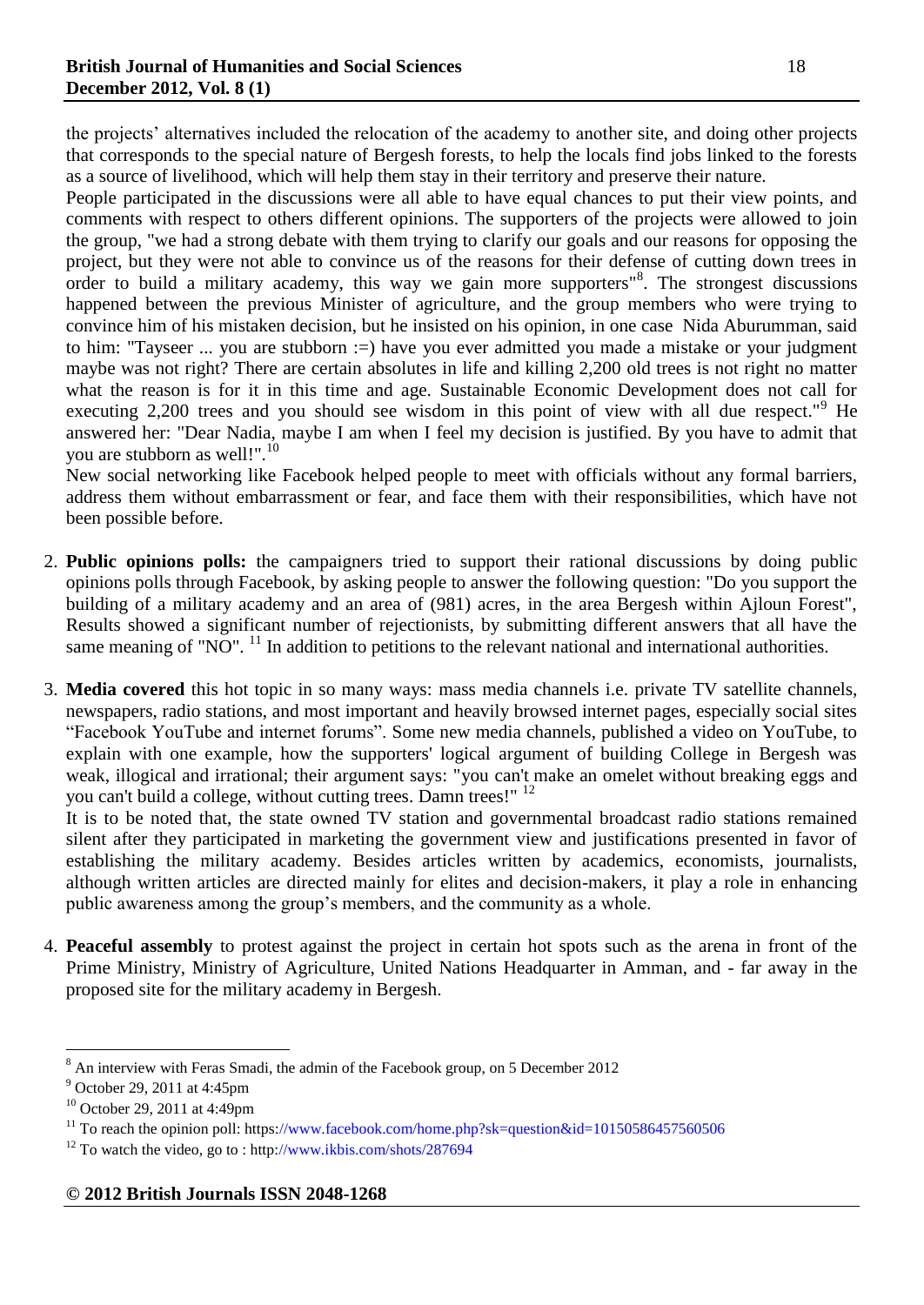- 5. **Site Visiting Activities**: The campaign organized many visits to the proposed site; in order to protest against the project, and to listen and communicate with the local people and to support their resistance to the project in the site and nearby areas.
- 6. **Local Community Support**: while visiting the site in Bergesh Reserve, the campaigners showed their support to local people by purchasing some homemade and handcrafts products from the locals, and gave them advices and legal information about their environmental rights, and their right to development with is environmentally sustainable and economically feasible.
- 7. **Photograph**, The campaign logo was used as Facebook's profile picture by almost all members of the campaign during and even after the campaign, helped in spreading the awareness of the cause in other pages and friends of the members, by asking about the meaning of the logo and to what it refers.



# *The campaign logo: "NO for cutting Bergesh forest"*

The campaign succeeded to mobilize public attention via employing all these methods, the campaign's coordinator argued that the most effective methods in mobilization and planning campaign's activities was the campaign Facebook group which attracts thousands of interested activists who then become a pressing human factor in the decisive stages $^{13}$ .

Growth and success of the campaign became prominent when some governmental and non-governmental organizations stood firm against this project, while expressing their deep concerns of the adverse environmental effects of the proposed project, The National Centre for Human Rights, Department of forests in the Ministry of Agriculture, and the Jordanian Environment Society follow with great interest the whole range of the popular activities which have objected to the project of constructing the Royal Military Academy in the area of Bergesh Forest ignoring the 2002 Jordanian agriculture Law (and especially its 28th article) which guaranteed the protection of the forests. Nonetheless, this green cover is being violated through circumventing the Law by the decision of authorization (conferment) that contravenes the provisions of the Law. The Law (in article 35, paragraphs (B) and (C)) forbids arbitrary cutting and prohibits, in an absolute manner, attacks against forest trees.

Moreover, after few months of protesting against the project, the campaign received strong support when members of parliament petitioned the prime minister to reconsider the location of a proposed military academy. The Lower House Water and Agriculture Committee has sent letters to Prime Minister and

<sup>&</sup>lt;sup>13</sup> The total number was varying from time to time. Although the mission of the Facebook group accomplished, the number of the its' member now is still 2712, as for 23/11/2012, Please see:<https://www.facebook.com/#!/groups/Nationalcampaign/>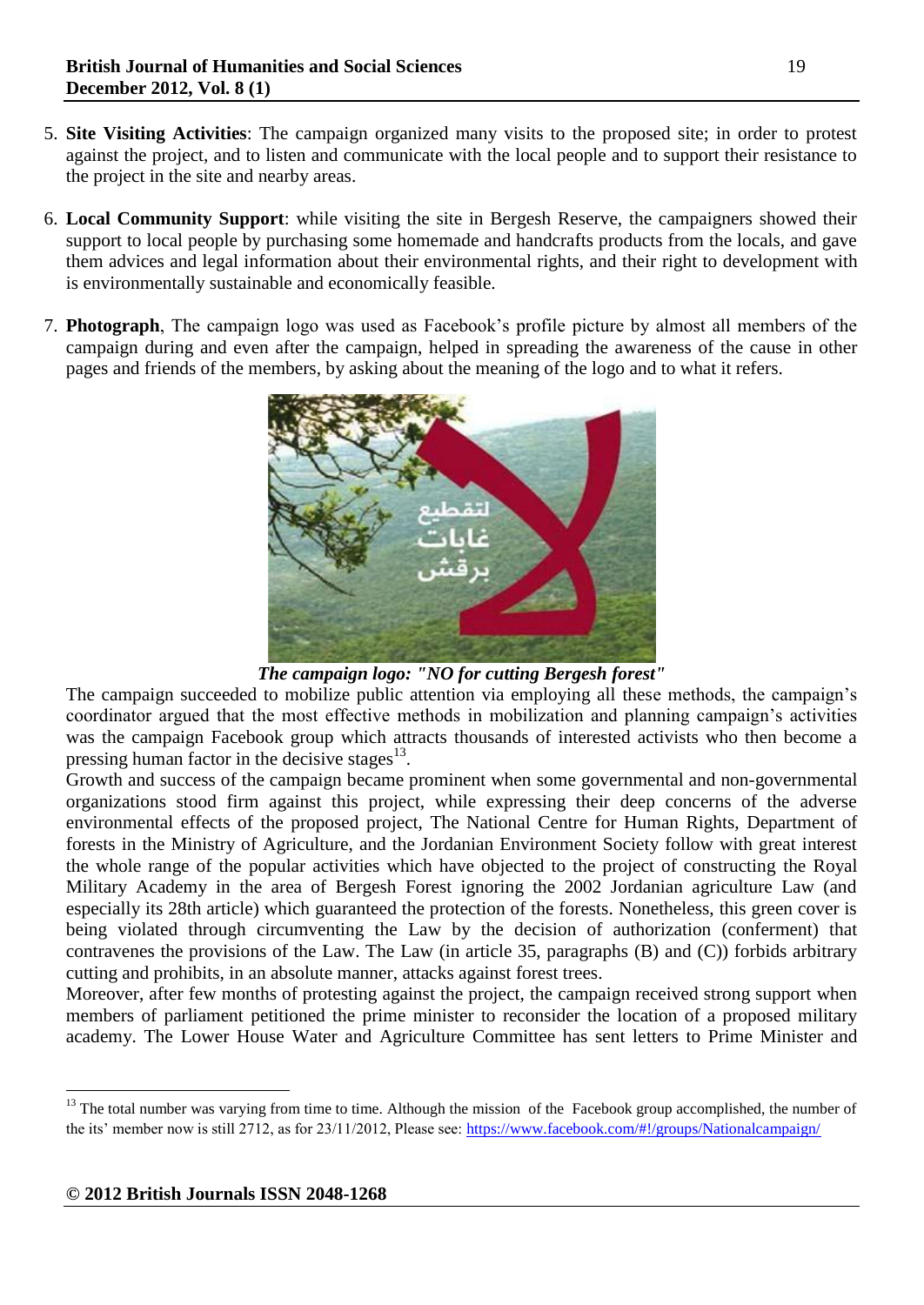Chairman of the Jordan Armed Forces, calling on them to halt the construction of a military academy which will entail uprooting hundreds of rare and ageing trees.

In response to the parliamentary petition, the Jordan Armed Forces defended its decision to build a military academy in the forests of Ajloun, stressing that it has altered blueprints to limit the number of uprooted trees. According to a Jordan Armed Forces statement, blueprints have been drastically altered to limit the uprooting of any trees in the construction of a planned military academy at Bergesh Forest

In response to the campaign, a group of people who support the establishment of the Military Academy in Bergesh Forest attempt to weaken the campaign by organizing some events and writings in the Internet sites and by participating in the campaign Facebook group and even establishing their own Facebook groups. Their basic argument was that the project is essential to the area which –according to them- lacks any developmental project, and therefore, suffers from high rate of poverty and unemployment.

However, this supporting group happened to be ill-organized, and presenting the official view without having a convincing argument when it comes to the legal violations and environmental adverse effect attached to the proposed project. One interesting point needs to stressed here, that the proponents of the proposed Military Academy in Bergesh Forests never tried to organize themselves in a Facebook group or any other similar campaign, but rather, used a very traditional and governmental-oriented ways of expression, such as newspaper's article explaining or/and justifying government's point of view, or reaffirm loyalty to the King or support to "good" government, other way the proponents used was the rejection to relocate the proposed the Military Academy outside Bergesh Forests based in a very narrow geographical perspective, or by marginalizing environmental concerns of the opponents. This traditional and immature ways of expression raised doubts about the real organizers of this proponent's movement to the extent that one may suspect that government itself fabricated this proponent's movement to show that locals are welcoming the proposed project, and that that issue of Military Academy inside Bergesh Forests is debatable to alleviate the pressure of the environmental campaign.

As a result of the growing support to the campaign, an amended proposal has been made by the Armed forces, to reduce the resistance to the Military Academy, this amended proposal was discussed with the representatives of the campaign as well as ministers of environment and agriculture, members of the health and environment committee in the Parliament, representatives from the armed forces and representatives of NGOs, according to the amended proposal:

- 1- 2% of the area will be built in sites covered with trees, and these buildings will cover only 100,000 m2.
- 2- 95,000 m2 will be open space; while 110,000 m2 will be green space.
- 3- The Academy will establish Water harvesting station, as well as Grey-water treatment unit.
- 4- Some 500 trees will now be cut down, and new trees will be planted to replace the lost trees<sup>14</sup>.

However, the campaign and coalition of environmental supporters rejected the idea of violating the law, by means of compromise, and stand firm against the project making many proposals to relocate the proposed Military Academy outside Bergesh Forests. In the final stage, the growing strength of the campaign forced the government of Jordan, and the Jordanian Armed Forces to withdraw the decision and cancel the project proving the success of –the first ever- civil movement against governmental action. This success also marked unprecedented victory for peaceful environmental activists in the long way to defend citizen's environmental rights endorsed by almost all international human rights and environmental documents<sup>15</sup>, and vast majority of national constitutions and environmental laws<sup>16</sup>.

## **© 2012 British Journals ISSN 2048-1268**

<sup>&</sup>lt;sup>14</sup>Batir Wardam, Arab Environment Watchdog, available online at:  $\frac{http://bwardam.wordpress.com/2011/01/23/momentum-1001/23/m}$ [increased-in-ajloun-anti-deforestation-campaign/](http://bwardam.wordpress.com/2011/01/23/momentum-increased-in-ajloun-anti-deforestation-campaign/)

<sup>&</sup>lt;sup>15</sup> Rio Declaration on Environment and Development 1992, Available online at: [http://www.unesco.org/pv\\_obj\\_cache/pv\\_obj\\_id\\_C0911583226602DD3CE315A0216B9385F1050100/filename/RIO\\_E.PDF](http://www.unesco.org/pv_obj_cache/pv_obj_id_C0911583226602DD3CE315A0216B9385F1050100/filename/RIO_E.PDF)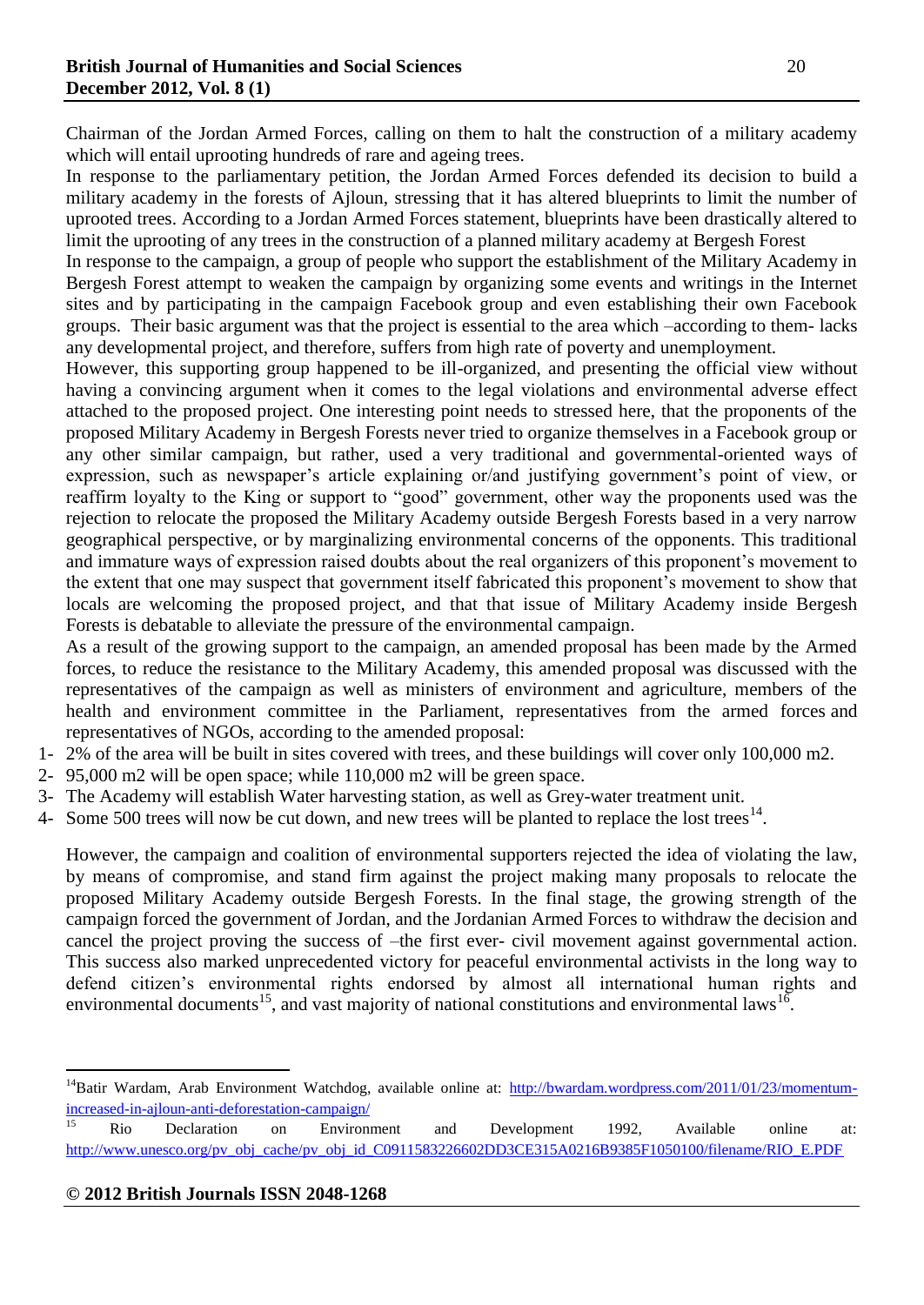Another significant point is to be made regarding the contentious existence of the Campaign's group, although, group total number remain stable without notable decrease, the Campaign to save Bergesh Forest maintains its' existence even after the project revoked. A very interesting suggestion was made by some groups' member to keep the Facebook group alive in order to monitor the environmental blights and potential crises and encounter any environmentally wrongful decisions or recklessness.

Another suggestion submitted by one member and received wide support from other group members demand a change in the groups' name to be campaign to save Jordan's forest, the more far reaching suggestion is made to upgrade the Facebook activities in a "Green Party" with political ambitions, the last suggestion – if realized- will be a benchmark development in the environmental awareness and action.

"Facebook alone is not enough without linking it to reality; Facebook helped to increase communication between the members, become a place for serious discussions and helped to gain more supporters from all over the world, who held activities to support the campaign. For example, some members in United States of America who joined us through Facebook organized activities there sent letters to the king, and embassies abroad. We had other members living in the United Arab Emirates, Kuwait and Saudi Arabia who joined us through Facebook and shared us with the discussion and we exchange views and information on the Facebook group. Thus the role Facebook was communicative and provocative for those who joined the group, but alone is not enough without realistic activities on the ground".<sup>17</sup>

Facebook was not the sole reason for the campaign success, but it played a major role in providing many conditions for success, like the ability to gather people from different disciplines, reaching agreements through rational discussions, providing free, equal, and just environment for everyone to participate in the discussions and activities related, and the ability to organize and forcing the logical arguments to drive the change. These conditions have a direct relation with the Habermasian traditional notion of "public sphere".

# **What is the Habermasian's' "Public Sphere"?**

Habermas introduced the concept of the public sphere in different works, and offer its meaning in different ways, in his book *the Structural Transformation of the Public Sphere*, he defined the public sphere as "a place where the private bourgeoisies come together and form a public to discuss, engage in critical-rational-debate and form a public opinion $^{18}$ 

While in his article *The Public Sphere: an Encyclopedia Article*, Habermas wrote: By the 'public sphere' we mean first of all a realm of our social life in which something approaching public opinion can be formed…. Citizens behave as a public body when they confer in an unrestricted fashion—that is, with the guarantee of freedom of assembly and association and the freedom to express and publish their opinions— about matters of general interest…. The expression 'public opinion' refers to the tasks of criticism and control which a public body of citizens informally practices... vis-à-vis a ruling class.<sup>19</sup>

Thus, the public sphere is a place where a **free, equal, rational** discussion of important issues of **public concern** occurs, which in turn affects the formation of public policy. Habermas mentioned Coffee houses, saloons and community tables in Europe as examples of public places, because of their potential for **equality, critique, easy access**, and giving room to discuss taboo problems. The public sphere returns to these discussions that revolve people in bus stations, elevators, in front of cooler water, and on the Internet and through SMS. Public sphere confirms itself as a bulwark against the influence of systematic organization of the state and the economy. Public sphere exists in civil society where people are able to

 $16$ <sup>16</sup> Article 66 of the Constitution of the Portuguese Republic, Available online at: [http://app.parlamento.pt/site\\_antigo/ingles/cons\\_leg/Constitution\\_VII\\_revisao\\_definitive.pdf,](http://app.parlamento.pt/site_antigo/ingles/cons_leg/Constitution_VII_revisao_definitive.pdf) also Article 33 of the Constitution of the State of Qatar, Available on line at:<http://www.diwan.gov.qa/arabic/Qatar/constitution.htm>

<sup>&</sup>lt;sup>17</sup> An interview with Feras Smadi, the admin of the Facebook group, on 5 December 2012

<sup>&</sup>lt;sup>18</sup> Habermas, Jürgen (1991), "the Structural Transformation of the Public Sphere".

<sup>19</sup> J. Habermas, (1974), The Public Sphere: An Encyclopedia Article (1964)', New *German Critique, No*. 3, p. 49.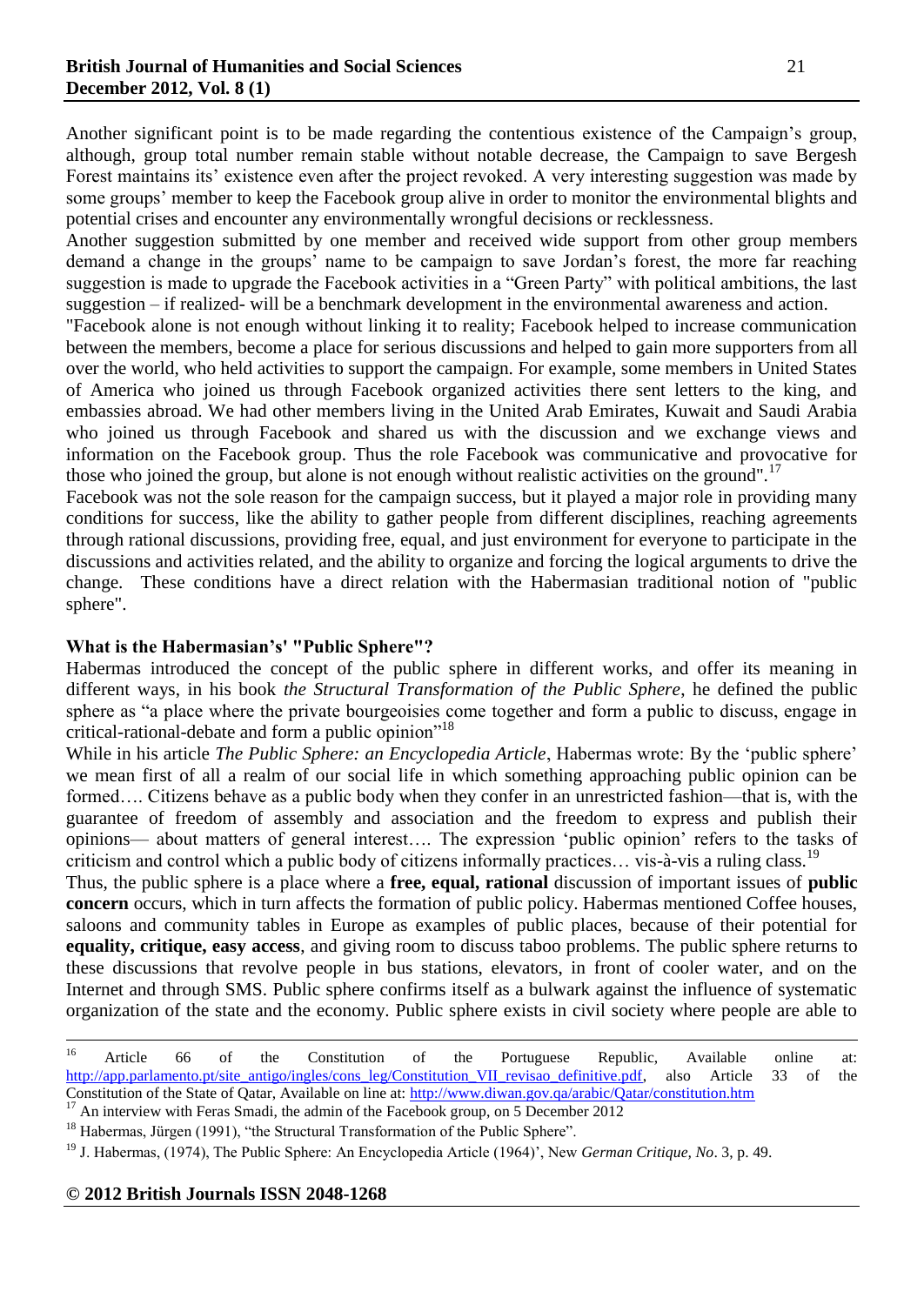discuss issues of common interest as colleagues, and learn the facts, events, opinions, and perspectives of others, in an atmosphere free of coercion and inequality. Issues discussed in the public sphere in an informal context can be traced to influence debates politicians and legislators, therefore public sphere plays the role of mediator between the political system on the one hand, and private sectors in the "life world" on the other. It's a mediator between two other spheres: the Private Sphere, and the Sphere of Public Authority.

Habermas characterized his ideal type of the public sphere by what he called an "ideal speech situation". Robert Alexy developed rules for the ideal speech discourse based upon Habermas' work, of which the third rule states:

3.1 Every subject capable of speech and action may take part in discourses,

3.2 (a) Everyone may challenge any assertion,

3.2 (b) Everyone may introduce any assertion into the discourse,

3.2 (c) Everyone may express his/her attitudes, wishes and needs,

3.3 No speaker may be prevented, by internal or external coercion; from exercising his/her rights under 3.1 and  $3.2.^{20}$ .

## **Public sphere and deliberative democracy**

Deliberative democracy highlights the way that democratic legitimacy depends on the ability or opportunity to participate in the effective deliberation on the part of those citizens subject to collective decisions. To participate in deliberation means argument, rhetoric, humor, emotion testimony, storytelling or gossip. It implies an emphasis on a strong critical theory of communication, an oppositional civil society and a public sphere as sources of democratic critique and renewal. Deliberative democracy implies changing views and opinions, reasoned agreement through deliberation and a critical voice.<sup>21</sup>

Here we can see the strong relation between the concept of deliberative democracy and the notion of the public sphere, besides the Habermasian theory of communicative rationality as well.

In Habermas' point of view, deliberative democracy uses the entire public Sphere of a nation state, fosters active citizenship, and does not prevent any citizen from participating in political deliberation. Thus, the public sphere and the ideal speech situation shape the backbone of his deliberative theory. They are the main tools for forming of citizen power as a capability to perform influence on others and to challenge political and economical elites, because they describe how and where political deliberation can occur in a deliberative democracy. In Habermasian deliberative democracy the political deliberation is not restricted to political elites, and both the public and private spheres play a part in the political process.  $^{22}$ 

However, Habermas expect the demise of this public sphere, but wondering if the rise of the internet and social media could change his thinking. Habermas said that the demise of the public sphere is unavoidable because eventually advertising replaces news and media becomes a tool of the state, thus the public sphere discontinues serving in the manner originally intended. However, what we have seen in the recent dramatic events in the Arab world suggests that the public sphere which is social networking may be inherently resistant to any attempt to demolish it.

# **Can social Networks fit into the concept of public sphere?**

According to Habermas theory of public sphere, individuals must communicate in an environment where freedom and equality are guaranteed, respect is maintained, and productive ideas are exchanged. This public sphere is available anytime these requirements are met, in public places, streets, public parks,

<sup>&</sup>lt;sup>20</sup>Robert Alexy, an article published online at:  $\frac{http://jakeg.co.uk/essays/habermas}{}$ 

<sup>21</sup> <http://www.sauer-thompson.com/archives/philosophy/002602.html>

<sup>&</sup>lt;sup>22</sup> Bantas Hercules (2010), Jürgen *Habermas and Deliberative Democracy*, Melbourne- the Reluctant Geek, page. 3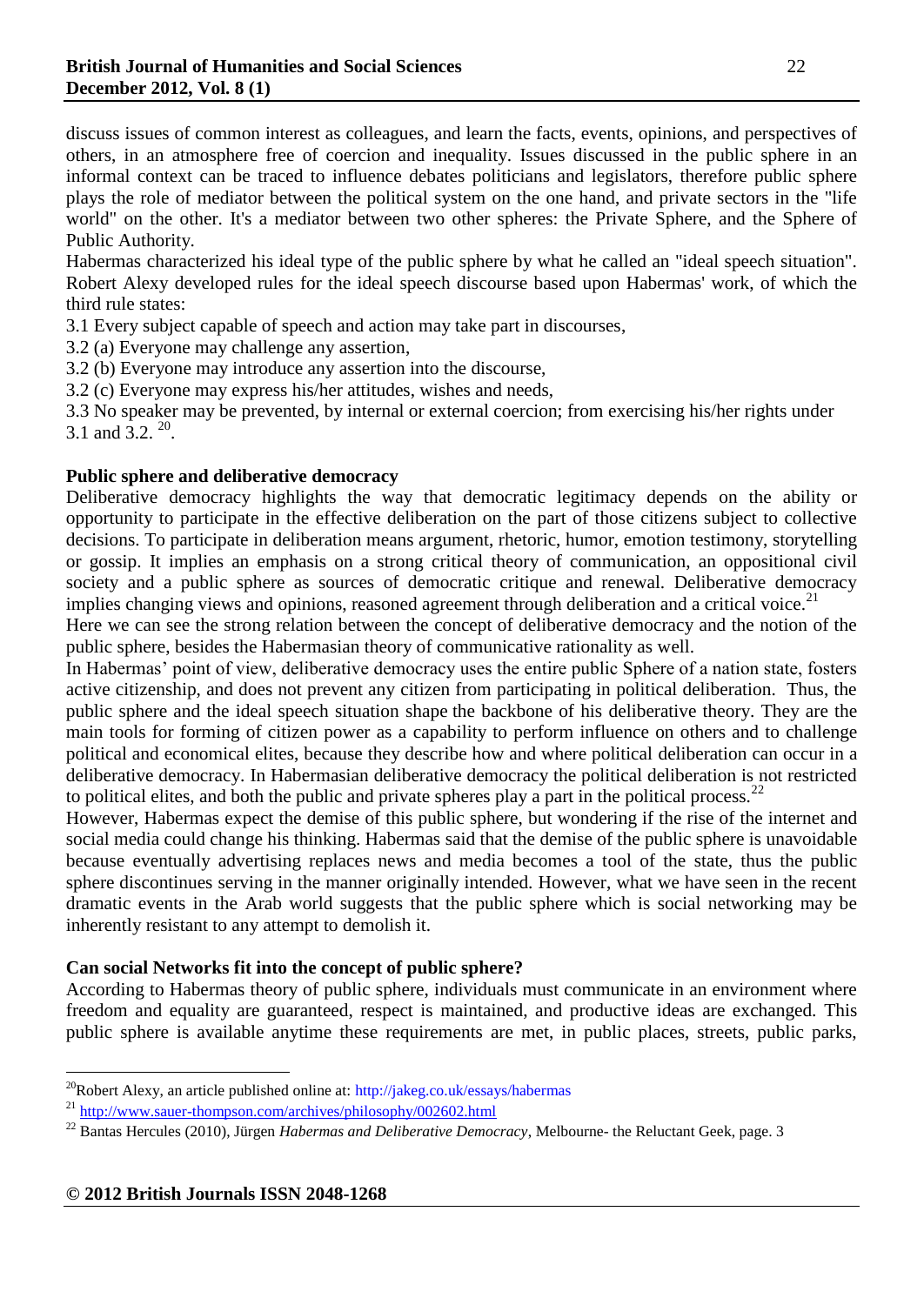coffee shops, but does public sphere apply to the digital age equipments such as the famous social network Facebook?

By opening the space to each and every one to share information, ideas, thoughts, and data including pictures, multimedia products or even actions with others; Facebook simply provides a platform where the "Facebookers" can freely present themselves to other "Facebookers". Although the concept is clear and simple, but, the question remains; to what extent Facebook fulfill the traditional Habermas concept of public sphere?

Although this issue is not well studied in Arabic context, I think it's eligible for further elaboration due to the current hot events in Arab world, the Tunisian, Libyan, Egyptian, and Syrian revolutions are great examples to examine the relation between Arab revolutions and social media like Facebook, that's what Al-Mustafa tried to do in his book released lately in Arabic titled: "the virtual public sphere in the Syrian revolution". Al- Mustafa believed that the Syrian regime had captured the public sphere in Syria for a long time, by its formal associations in order to prevent the exchange of views and attitudes, which was a good reason for the great demand for digital public sphere away from state authority control, that allow Syrians to produce political and social discourse and maturing the new phase in Syria after the series of Arab revolutions. The virtual public sphere became a place where young people meet without license and share different points of views, and became the only place outside the control of the Syrian regime<sup>23</sup>.

In western context we can find tens of papers discussing the relation between the internet and the Habermasian public sphere, in a study trying to answer the question " *Does the Internet provide the basis for a public sphere that approximates to Habermas' vision?* ", Gordon, concluded that: current technology powering the Internet enable it to be fairly decentralized and open, free from censorship and with the ability of anonymity. But new technologies can help create an even more decentralized, cheaper, anonymous and uncensored Internet. It is through these characteristics that the Internet can, indeed, at least provide the basis for a public sphere that approximates to Habermas' vision.<sup>24</sup>

It's important to note that Gordon have conducted his research in 2004, and since that time a massive changes have occurred on the internet, providing all what he asked for to make the internet provide the basis for a digital public sphere.

In his paper titled: "*Habermas and Discourse on Facebook Forums* ", Tryon concluded that "The Internet and online virtual spaces may provide the best practical equivalent for the concept of Habermas' public sphere. The Internet removes the ability for social evaluation, so, users are discussing and interacting on an equal level with each other. The members are rational beings, so the discourse and the consensus of the group are based on the strength of argument. I believe Habermas would agree the use of new online media definitely create the Ideal Speech Situation."<sup>25</sup>

When applied to Facebook Social Network, Habermasian concept of public sphere become relevant, since Facebook is a public place falls beyond the control of the state, it also allows individuals to freely exchange opinions and news, links, they can also share and argue over critical points of view, and finally is a space in which public opinion can be made.

As Habermas still alive, what he thinks of Internet as an alternative to public sphere? The researcher have found many arguments criticizing Habermas for ignoring the Net as a communicative space, that's what

http://jakeg.co.uk/essays/habermas

<sup>&</sup>lt;sup>23</sup>. AlMustafa, Hamza Mustafa, (2012), "Cyber Public Sphere in the Syrian Revolution", Arab Center for Researches and Policies Studies, Al Doha, Qatar

<sup>24</sup> Gordon Jake, (2004) *Does the Internet provide the basis for a public sphere that approximates to Habermas' vision?*:

<sup>25</sup> Tryon, TJ (2009), *Habermas and Discourse on Facebook Forums*: [http://www.tjtryon.com/wp](http://www.tjtryon.com/wp-content/uploads/2009/12/tryon-habermas-and-discourse-on-facebook-forums.pdf)[content/uploads/2009/12/tryon-habermas-and-discourse-on-facebook-forums.pdf](http://www.tjtryon.com/wp-content/uploads/2009/12/tryon-habermas-and-discourse-on-facebook-forums.pdf)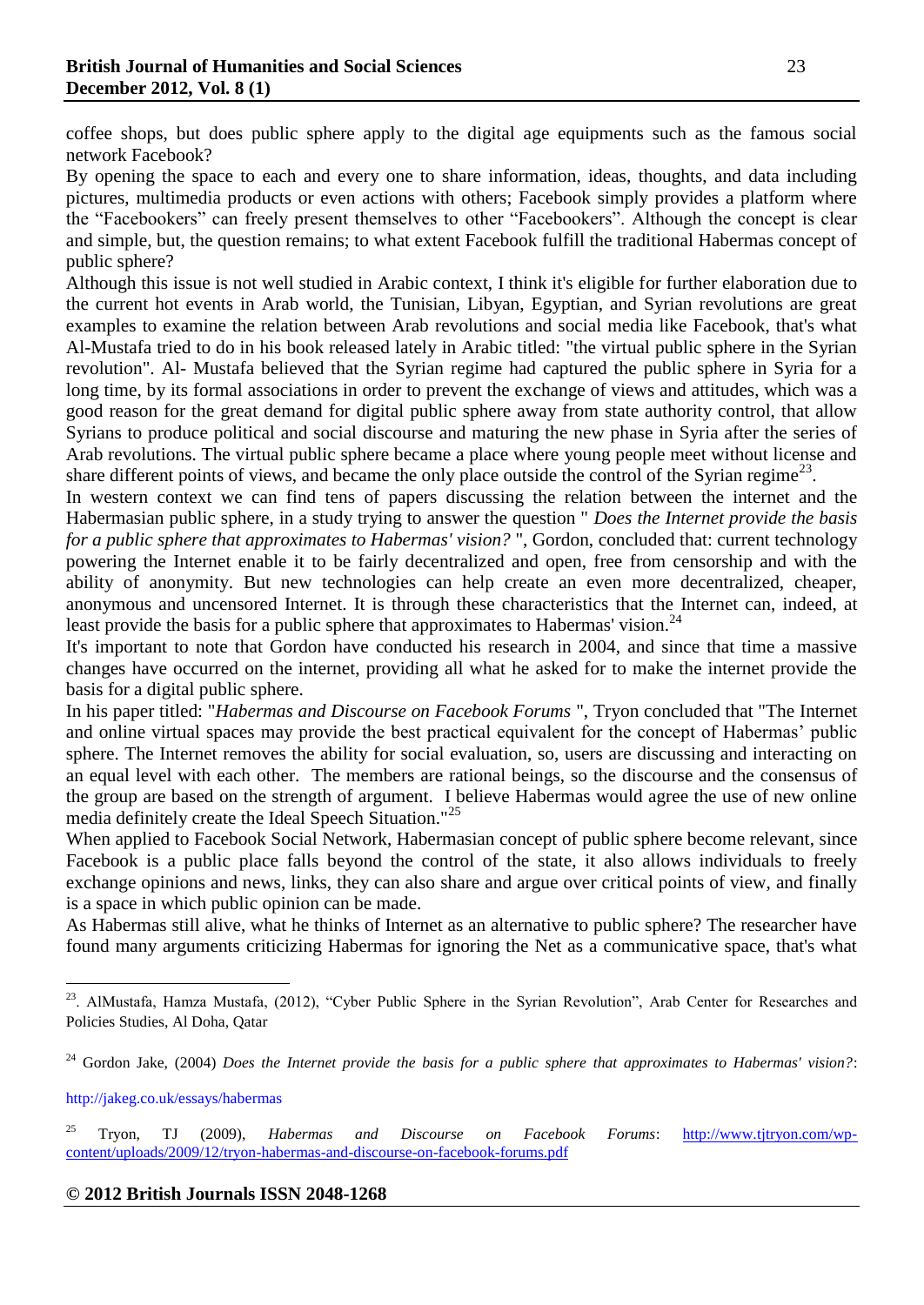one of the Bloggers interested in Habermasin public sphere said after attending a keynote lecture by communication studies warhorse Jürgen Habermas. He said: "Unfortunately, this has only confirmed my suspicion that Habermas is either unwilling or unable to translate his public sphere model of political communication in modern societies from the mass media to the network age. Or, put more bluntly, I don't think he really *gets* the Internet… Web-based communities only contribute to a further fragmentation of the populace into isolated issue publics, and that the only value of such communities can be found when they parasitically attach themselves to "quality" media in other media forms)." <sup>26</sup>

After reviewing the Habermas keynote speech that has now been published, <sup>27</sup> the researcher found that it's true that Habermas didn't give the net a special attention, but he instead mention the internet in the footnote by saying:. "The Internet has certainly reactivated the grassroots of an egalitarian public of writers and readers. However, computer-mediated communication in the web can claim unequivocal democratic merits only for a special context: It can undermine the censorship of authoritarian regimes that try to control and repress public opinion. In the context of liberal regimes, the rise of millions of fragmented chat rooms across the world tends instead to lead to the fragmentation of large but politically focused mass audiences into a huge number of isolated issue publics"<sup>28</sup>. Here, Habermas was clear that the internet effects, in terms of democracy, are different according to the context of the regimes ruling the different states, He considered the Internet influential in the context of authoritarian regimes, while contribute to a further fragmentation of the audience into isolated issue publics in the context of liberal regimes. This opinion is in favor of the goal of this study.

Facebook currently has around one billion "Facebookers" all over the world, and by this huge number of owners of Facebook account, it forms a huge platform not only within the local sphere, but also universally.

The features available to the Facebook account holder are wide enough to allow him informing, mobilizing, and organizing supporters to a certain issue $^{29}$ .

## **Results and Conclusion**

- The Habermasian concept of public sphere was to great extent- applied in the Facebook page of the National Campaign to save Bergesh Forest, the nature of conversation was related to a **public issue**, the **freedom** to express and share view and idea was fairly exercised, the **equality** and **respect** among the Facebookers within the group was embodied by the acceptance of opponents' membership. No personal or **private interest** was the motivation of the campaigners.
- The National Campaign to save Bergesh Forest from Execution on "Facebook Sphere" set an example on how people can practice their freedom to express in peaceful, **rational and logical** ways to defend their rights to healthy environment, sustainable development, and natural resources. Even in enhancing people environmental awareness. In this regard, Facebook sphere presents an effective platform to practice what may be described as deliberative democracy.
- The positive **communication and productive arguments** based on logic and feasibility with the concerned parties eventually lead to an agreement, or common understanding of different views and trends.

<sup>26</sup> http://snurb.info/node/621

**<sup>27</sup> Habermas Jürgen (2006), Political Communication in Media Society: Does Democracy Still Enjoy an Epistemic Dimension? The Impact of Normative Theory on Empirical Research,** *Communication Theory***, [Volume](http://onlinelibrary.wiley.com/doi/10.1111/comt.2006.16.issue-4/issuetoc) 16, Issue [4,](http://onlinelibrary.wiley.com/doi/10.1111/comt.2006.16.issue-4/issuetoc) pages 411–426.**

 $28$  Ibid, page 432

<sup>&</sup>lt;sup>29</sup> Mike Westling, "Expanding the Public Sphere: The Impact of Facebook on Political Communication", 2007, Available online at: [http://www.thenewvernacular.com/projects/facebook\\_and\\_political\\_communication.pdf](http://www.thenewvernacular.com/projects/facebook_and_political_communication.pdf)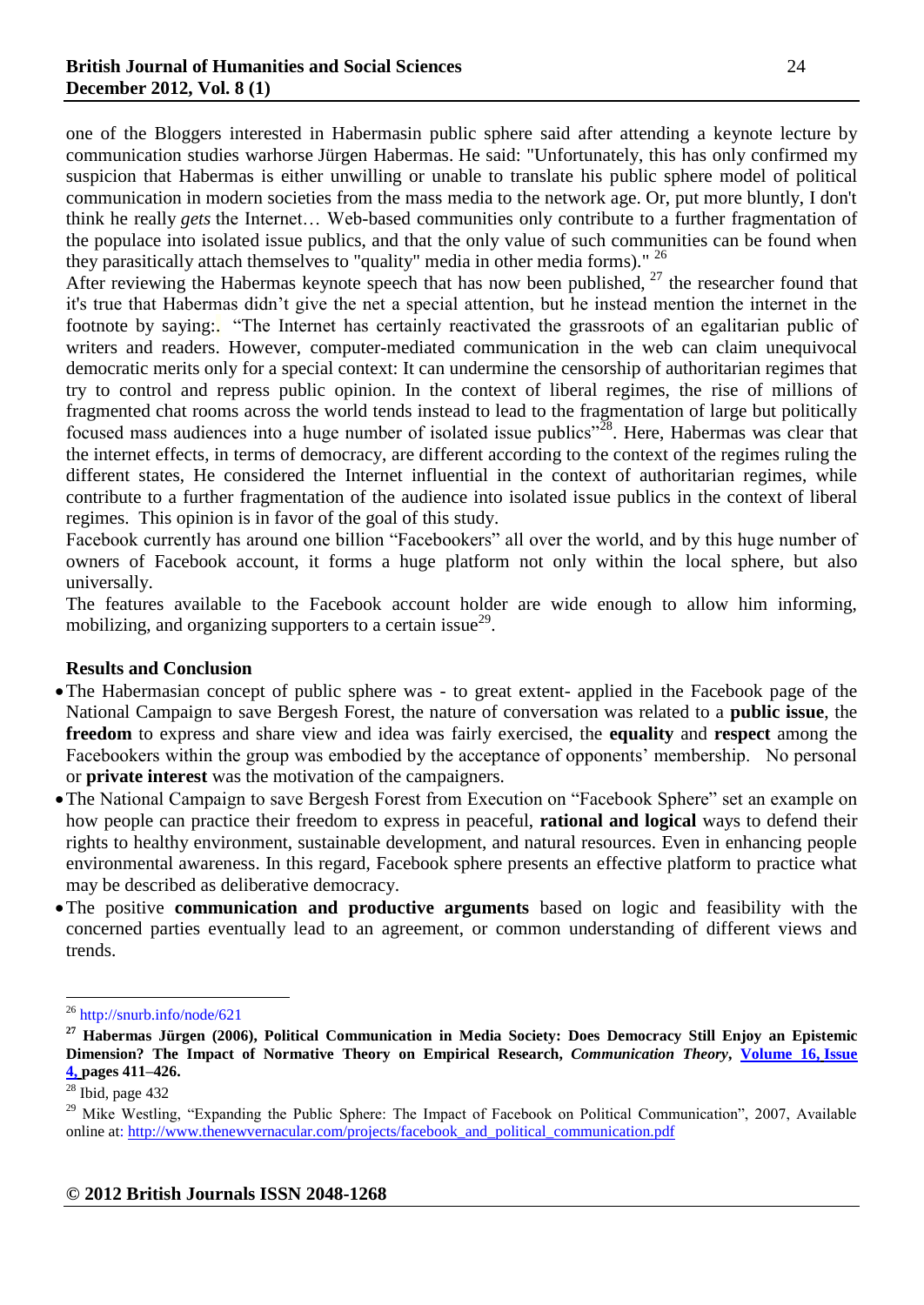- The social networking services, i.e. Facebook, Twitter, etc. help people to gather, organize, and coordinate their efforts to support their belief, position, and movements. This was clear in the extraordinary events that took place and still ongoing in the Middle East and some Arab countries in the last few years during Arab spring in Tunisia, Egypt, Libya, Yemen, Syria, and other Arab states with different level of public protests. The National Campaign to save Bergesh Forests from execution utilized from the relatively high level of tolerance with protesting movements.
- The effectiveness of communication in the public sphere depends on rational communication, logic, information; respect understanding and appreciation of different views and finally and most importantly on peaceful expression of opinions.
- The Jordanian political movements Facebook or ad hock groups, have some similar feature of Bergesh Facebook group, with some important differences, the pure political or economic demands for these movements, and the division among the members of the groups itself on the nature and the level of slogans raised in the group's activities, and the ultimate goal of the group.
- The limited outcomes –if any- of the various Jordanian political movements on social internet networks especially on Facebook- is due to the absence of one or more of the above mentioned factors, besides, the political and security dimensions of some movements.
- The importance of public awareness of a certain issue affects the outcome of this issue in the public sphere. Apart from educational and media methods which create and enhance public awareness, Facebook groups can itself play vital role in enhancing public awareness of its' member by publishing and debating information, date, and comments related to the groups' subject matter. This awareness will assist the group to form public opinion and achieve its' goals.
- The **diversity** of group members is crucial factor to have more followers, and supports, which ultimately leads to the success of the group in achieving its' goals. While the single color or ideology-oriented groups limits or even minimizes the participation and support for these group and negatively affects its' efficiency and success. In this regard, one can notice that the well-educated groups members have a significant role to play in marketing the subject matter of the group, its' concerns, and goals. The coordination process is also important to any successful movement.
- The **concentration on one single issue** proved itself to have a vital role in the success of the group networking. Therefore, social networks groups with diverse goals "political, economic and social" have shown limited success and minimal achievements.
- The employment of different equipments in presenting the issue of the group. To effectively present an issue in the digital age, group should use collection of visual products, media, novel ideals and slogans, and should not relay on single method to attract attention and support.
- It was easy to gain overwhelming **consensus** on the issue of deforesting a rare forests .because conserving the nature is a universally undebatable principle.
- The unity among the group members and distribution of tasks will result in involving all members in the subject matter, and that will strengthen members belonging to the group and provide it with devoting and active members rather than just having a registered member.
- The mere involvement of women, children, and youth, and old people provides the group with strength, attraction and ability to justify its' concerns and therefore achieve its' goals; because having all categories of people means that the issue is of widespread effects and consequences. This diversity of the members, although the Facebook group members' were to somehow "elite" in terms education, wealth. However, they manage to organize direct communications with locals.
- The effective and successful network internet group pays attention to logistic support equipments that simplify the gathering and movement for group's members when certain action is required.
- The success of the Bergesh campaign shall be used as a model for any rightful environmental, political, economic reform movements.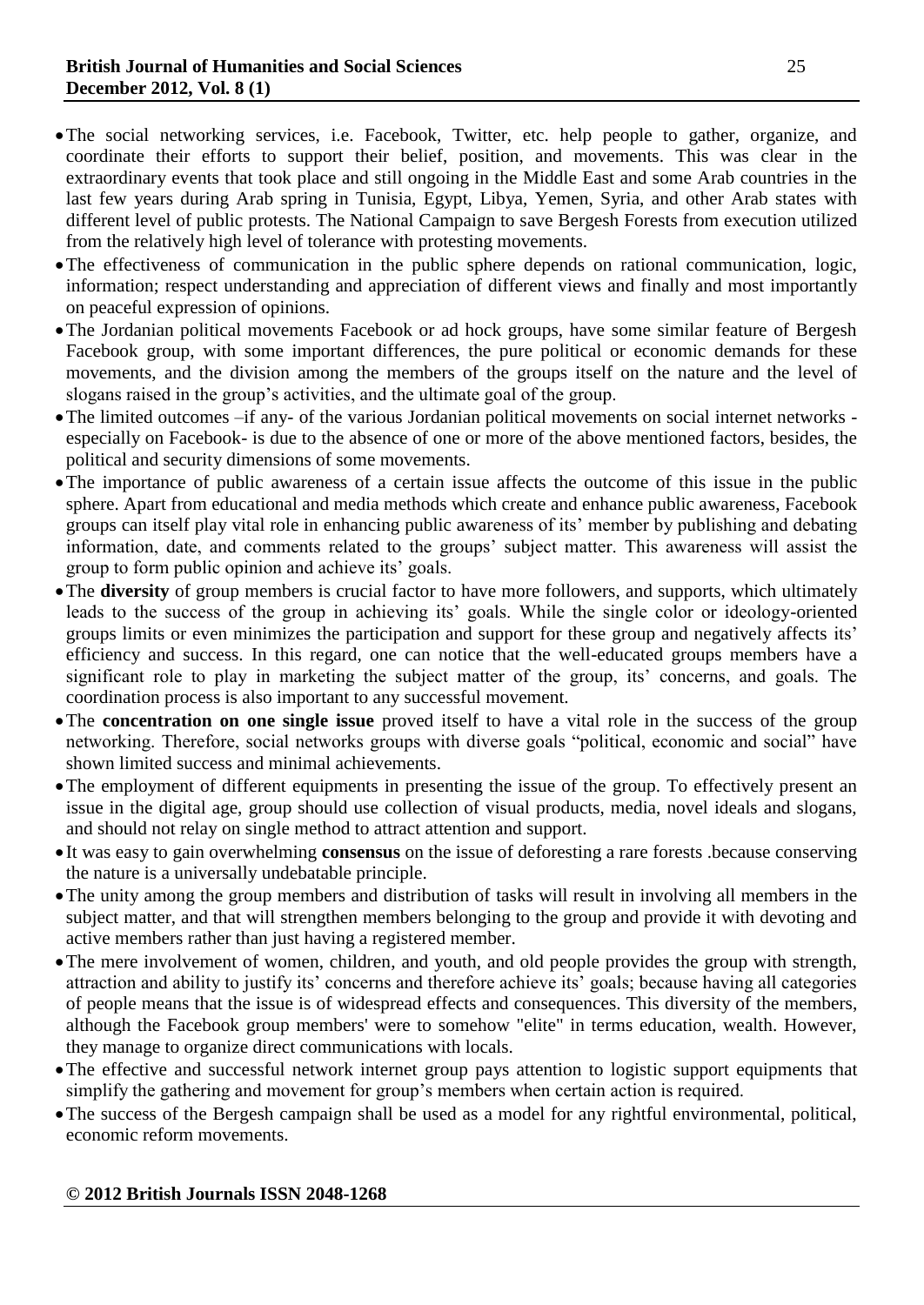# **References**

- Habermas, Jürgen, (1974), The Public Sphere: An Encyclopedia Article (1964)', *New German Critique, No*. 3, p. 49.
- Habermas, Jürgen (author), Burger, Thomas (Translator) (1991), *The Structural Transformation of the Public Sphere: An Inquiry into a Category of Bourgeois Society*, , The MIT Press, 301 pages.
- Habermas Jürgen (2006), Political Communication in Media Society: Does Democracy Still Enjoy an Epistemic Dimension? The Impact of Normative Theory on Empirical Research, *Communication Theory*, [Volume](http://onlinelibrary.wiley.com/doi/10.1111/comt.2006.16.issue-4/issuetoc) 16, Issue 4, pages 411–426.
- Bantas Hercules (2010), Jürgen *Habermas and Deliberative Democracy*, Melbourne- the Reluctant Geek, page. 3
- AlMustafa, Hamza Mustafa, (2012), "Cyber Public Sphere in the Syrian Revolution", Arab Center for Researches and Policies Studies, Al Doha, Qatar.
- Gordon Jake, (2004) *Does the Internet provide the basis for a public sphere that approximates to Habermas' vision?* : <http://jakeg.co.uk/essays/habermas>
- Tryon, TJ (2009), *Habermas and Discourse on Facebook Forums*: [http://www.tjtryon.com/wp](http://www.tjtryon.com/wp-content/uploads/2009/12/tryon-habermas-and-discourse-on-facebook-forums.pdf)[content/uploads/2009/12/tryon-habermas-and-discourse-on-facebook-forums.pdf](http://www.tjtryon.com/wp-content/uploads/2009/12/tryon-habermas-and-discourse-on-facebook-forums.pdf)
- Mike Westling, "Expanding the Public Sphere: The Impact of Facebook on Political Communication", 2007, Available **Available** at: http://www.thenewvernacular.com/projects/facebook and political communication.pdf
- Batir Wardam, Arab Environment Watchdog, available online at: <http://bwardam.wordpress.com/2011/01/23/momentum-increased-in-ajloun-anti-deforestation-campaign/>
- The Address of the National Campaign to save Bergesh Forest from Execution in the Facebook is: <https://www.facebook.com/#!/groups/Nationalcampaign/>
- Abdelnaser Hayajneh, Articles related to environmental rights, published in <http://abdelnaserhayajneh.maktoobblog.com/>
- The structural transformation of the public sphere, Jürgen Habermas, 1991
- Bjarki Valtysson, Facebook as a Digital Public Sphere: Processes of Colonization and Emancipation, triple C 10(1): 77-91, 2012
- Mike Westling, "Expanding the Public Sphere: The Impact of Facebook on Political Communication", 2007, Available **Available** at: http://www.thenewvernacular.com/projects/facebook and political communication.pdf
- Odeh Al-Jayyousi, "Green activism to protect forests in Jordan", 2011, available online at the official website of IUCN, International Union for Conservation of Nature: [http://www.iucn.org/es/recursos/focus/de\\_beirut\\_a\\_bahrein/opinion/?7773/Green-activism-to-protect](http://www.iucn.org/es/recursos/focus/de_beirut_a_bahrein/opinion/?7773/Green-activism-to-protect-forests-in-Jordan)[forests-in-Jordan](http://www.iucn.org/es/recursos/focus/de_beirut_a_bahrein/opinion/?7773/Green-activism-to-protect-forests-in-Jordan)
- Rio Declaration on Environment and Development 1992, Available online at: [http://www.unesco.org/pv\\_obj\\_cache/pv\\_obj\\_id\\_C0911583226602DD3CE315A0216B9385F1050100/fil](http://www.unesco.org/pv_obj_cache/pv_obj_id_C0911583226602DD3CE315A0216B9385F1050100/filename/RIO_E.PDF) [ename/RIO\\_E.PDF](http://www.unesco.org/pv_obj_cache/pv_obj_id_C0911583226602DD3CE315A0216B9385F1050100/filename/RIO_E.PDF)
- the Constitution of the Portuguese Republic, Available online at: [http://app.parlamento.pt/site\\_antigo/ingles/cons\\_leg/Constitution\\_VII\\_revisao\\_definitive.pdf](http://app.parlamento.pt/site_antigo/ingles/cons_leg/Constitution_VII_revisao_definitive.pdf)
- Constitution of the State of Qatar, Available on line at: <http://www.diwan.gov.qa/arabic/Qatar/constitution.htm>
- For more useful figures and facts about Jordan see an official Report prepared by Jordanian Ministry of the Environment, available online at, [www.cbd.int/doc/world/jo/jo-nr-04-en.doc](http://www.cbd.int/doc/world/jo/jo-nr-04-en.doc)
- Al Ghad News Paper, issue 25/6/2011, available online at: [http://www.alghad.com/index.php/article/482483.html?section\\_id=0](http://www.alghad.com/index.php/article/482483.html?section_id=0)
- National Information System: [www.lob.gov.jo](http://www.lob.gov.jo/)